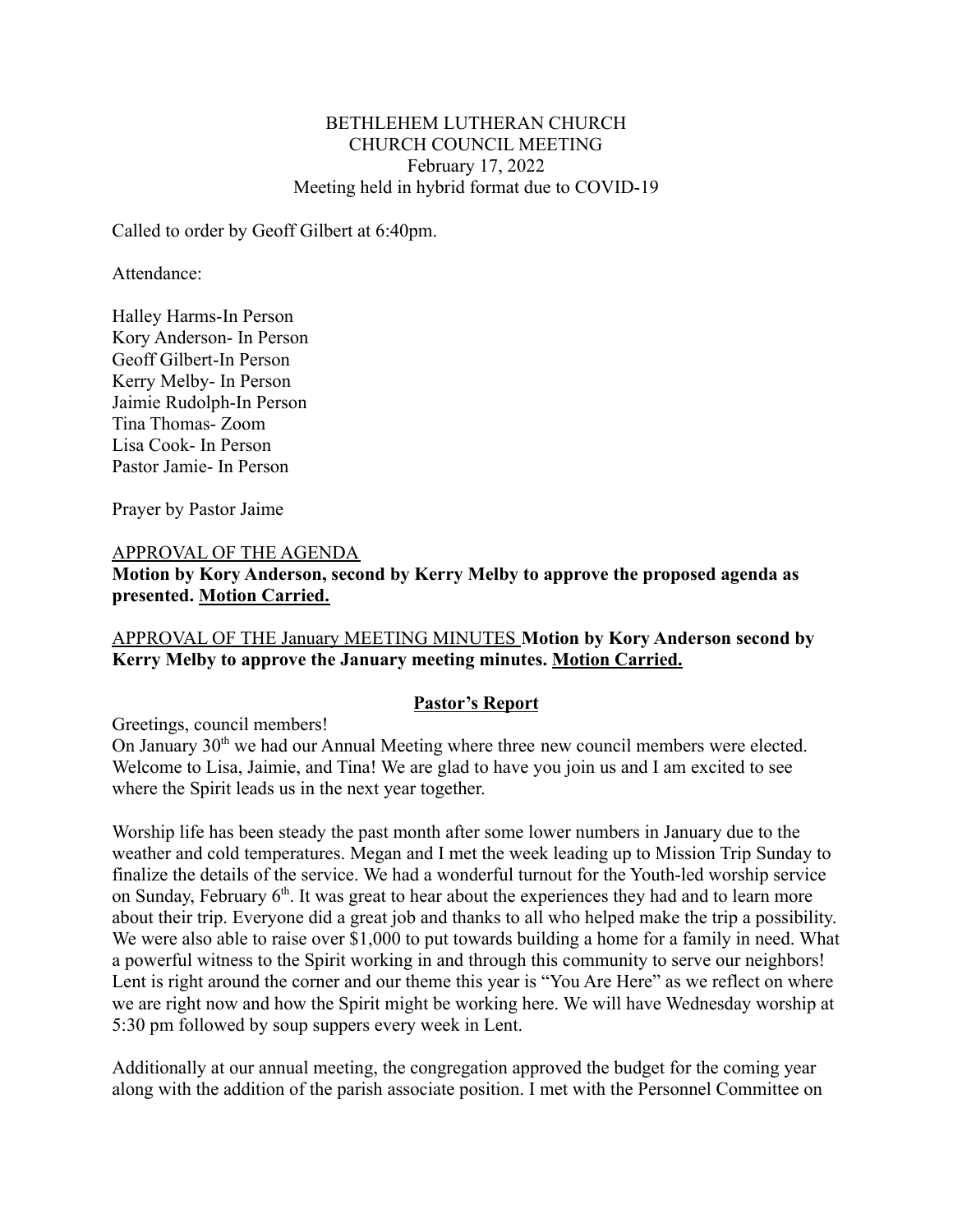February 9<sup>th</sup> to talk about next steps in the hiring process. Please see the Personnel Committee report for a more detailed update.

Things in the office have been busy with the normal weekly rhythms and having staff out over the past couple weeks. We are doing well however and will be preparing for Lent in the next couple of weeks. Frontier came to change out the phone lines on February  $9<sup>th</sup>$  so we now are down to just two phone lines and the internet which will cut down our monthly bill somewhat. Everything has been working smoothly since their visit. As I mentioned last month, Peak Systems came to do some fine tuning of our sound system on January  $20<sup>th</sup>$  and gave us an estimate of some further updates they recommended. We will move forward with these updates as the money has already been donated to cover these improvements. We will plan to schedule a training with them sometime in the hopefully near future.

In confirmation we are continuing to focus on the Old Testament by reading stories about Abraham and Sarah, Isaac, Jacob and Esau, and then moving into Moses and the Israelites. We will not have classes during Lent and we will resume classes after Easter.

I tried to make some home visits to our members in Wyocena and Randolph but both facilities were not recommending visitors at this time due to breakouts of highly contagious illnesses. Due to this, along with rising Covid cases, I was only able to provide pastoral care over the phone. I am hoping that with the numbers going down, I can make more visits this month.

As for meetings and continuing education this past month, I continue to attend my weekly Zoom text studies with my fellow pastor colleagues and I was able to catch up and discuss ministry with one of my colleagues and good friends from my time in Montana as he was passing through. All of the first call pastors in the state and upper peninsula met on Thursday, February 3<sup>rd</sup> for an Inter-Synod Zoom meeting with our mentors and our bishops. This was a good time to connect with one another and hear about what is happening all over WI. We also had some time with just our bishop to ask questions and catch up which was great. I also attended our Covid Task Force meeting on January  $25<sup>th</sup>$ , Finance Committee meeting on February 1<sup>st</sup>, and our biweekly staff meetings. I am grateful for the time and opportunity to learn with and from my fellow ministry colleagues.

In peace, Pastor Jaime Benson

# **COMMITTEE REPORTS**

# Finance Committee

Met on February 1<sup>st</sup>. In attendance: Pr. Jaime Benson, John Denhartigh, Janice Petersen, Don Bender

- Revenue for January was \$24,784 and expenses were \$24,587. Net income of \$1059. Historically, many Januarys have been losses, so January of 2022 was a solid month.
- Annual Meeting was held on January 30. No questions or concerns were raised by the congregation. Budget was passed and new personnel position were approved.
- Purchase of Choir chimes was approved by council. Most will be financed with memorial money that had been donated. \$1225.00 to come from Designated memorial donations.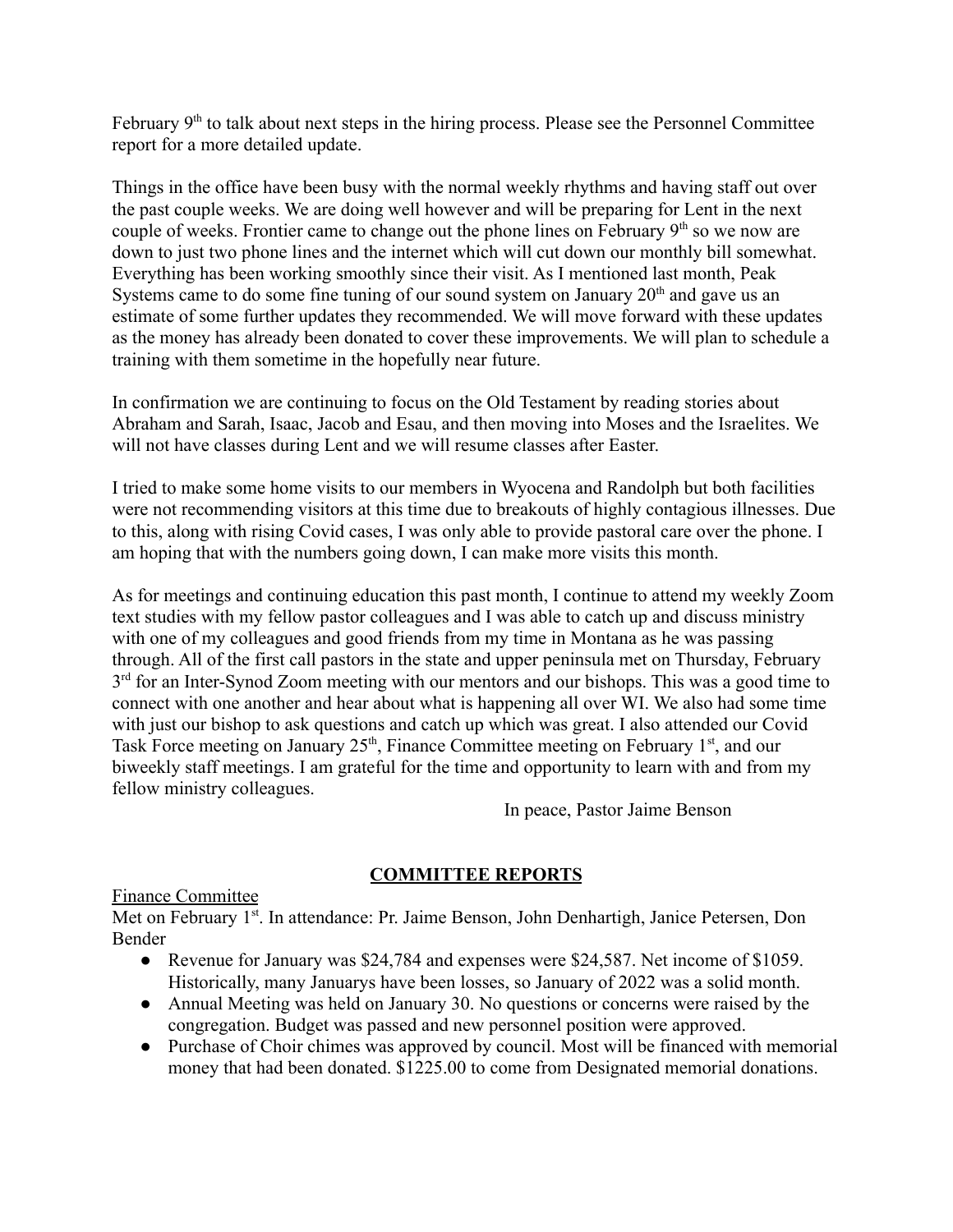- Audit is planned for the week of Feb  $21^{st}$ . Jerry has emailed members and is setting up the audit
- Peak Systems came to evaluate the livestreaming equipment. They recommended some parts to connect the overhead mics to the sound equipment. An estimate for the parts and labor is \$890. There is \$2000 budgeted for technology. A member has offered a donation to the church of where the greatest need is. Finance committee recommends this money go towards sound system upgrade.

#### Christian Education Committee Report

# Confirmation: See Pastor Jamie's Report

Sunday School: First communion classes start March 6th. There are less children attending since Christmas but this is typical in previous years.

Youth Group: Megan will be leading a Bible Study group for those that attended the mission trip every other Wednesday. They will be using the app Mission 19 which guides you through reading through the whole Bible over a year and a half.

# Worship & Music Committee Report

The hand chimes are here. We will be practicing the first and third Sunday after worship and had approximately 10 people show interest. Once we get that going Carla will look into the praise team

#### Property Committee Report

Utility reports were completed and forwarded. Jack Paulson will continue to create these reports until someone volunteers to do so. Well, here's the bad news. Billing period is for 29 days from January 6th to February 4th. This covers the coldest part of the winter so far and some of the coldest temps we've seen in a while. Coupled with a rate increase effective January 1st and high demand for natural gas, the bill for gas alone was \$1,4336.15. with electricity coming in at \$706.66. Wondering if Alliant offers a budget plan for commercial customers so we could take the spikes out of the bill.

#### From Del:

- 1. Replaced two can lights with LED in the hallway outside of the men's bathroom and near the entrance of the fellowship hall
- 2. Igniter went out for the air handler on the west end of the narthex it was blowing cold air. New one was ordered for \$155. Should receive it in 5 business days

#### Stewardship/Evangelism

#### Covid Task Force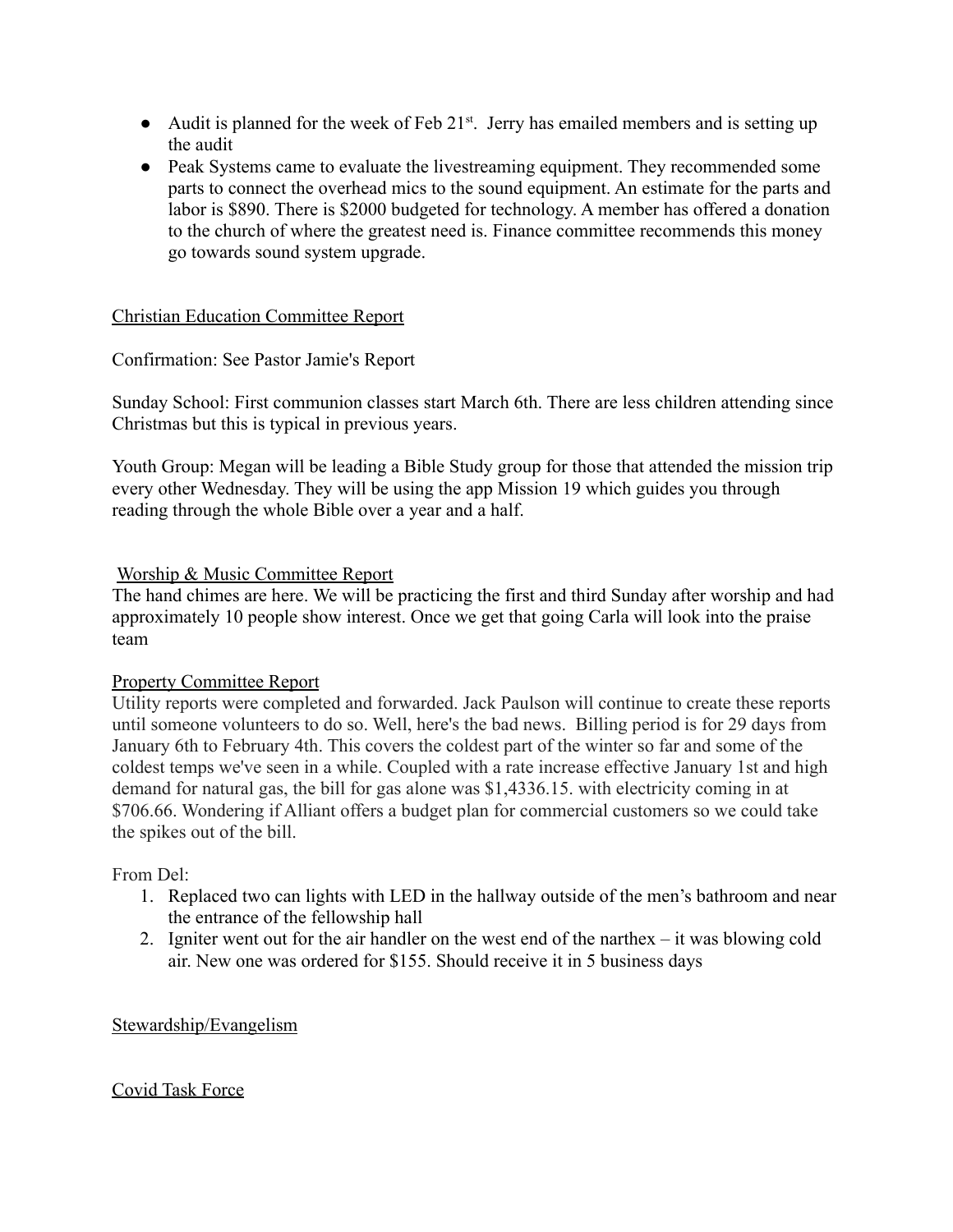Met on Jan. 25<sup>th</sup>. In attendance: Del Molden, Janice Petersen, Julie Saalsaa, Pr. Jaime Benson, Kerry Melby

# Wednesday Night Lenten Services & Soup Suppers

We discussed whether or not to host soup suppers during lent and thought it easier to make a plan and cancel if needed. We will watch the case numbers the next few weeks. If cases increase, we will meet again to evaluate. If cases decrease, we will move forward with the suppers. We ask that the following changes be made:

- Put food along the window wall in buffet instead of the middle of the room
- Spread tables out more and reduce number at each table
- Set up tables in the narthex if needed
- Mandatory masks if serving food

For Ash Wednesday, ashes will be distributed as normally would with masks worn for those imposing ashes and highly encourage all to wear masks.

# Chili Cook-off

Ok with if same guidelines are followed as with the soup suppers. Julie will look into when would be a good time to hold the event. (nothing has been scheduled – may wait until fall)

# Local and Global

BLC is collecting food for **The Market food pantry** for the month of February. The Market is a partnership of the community School District and the Portage Food Pantry. It's mission is to "create an equitable sustainable food source for all members of our school district that also educates users about healthy eating and food preparation." Wish list items are available on the table and in the Chimes. Volunteers are welcome. Our contact person is Kerry Melby.

Donations for **Open Doors for Refugees**: The Local and Global committee is helping organize this collection. Open Doors for Refugees furnishes and sets up apartments for refugees who arrive in Madison using furniture and housewares donated by the community. The February Chimes has more information and our contact person is Ann Ciske.

#### Personnel Committee

The committee met on February 9th to discuss updating the job application and to begin the hiring process for the parish associate. A job application is in the process of being finalized and an announcement will be included in the March CHIMES about the new position along with the bulletins and the website. We will have an internal deadline for members of Bethlehem to apply for the job by March 15 and the committee will meet on March 16 to review the applications and schedule interviews. If needed, we will post the position externally after that meeting and will ask for applications to be submitted by April 1. The committee will meet after this deadline to review applications and schedule interviews as needed.

# **A motion by Lisa Cook, second by Kerry Melby to approve the committee reports as presented. Motion Carried.**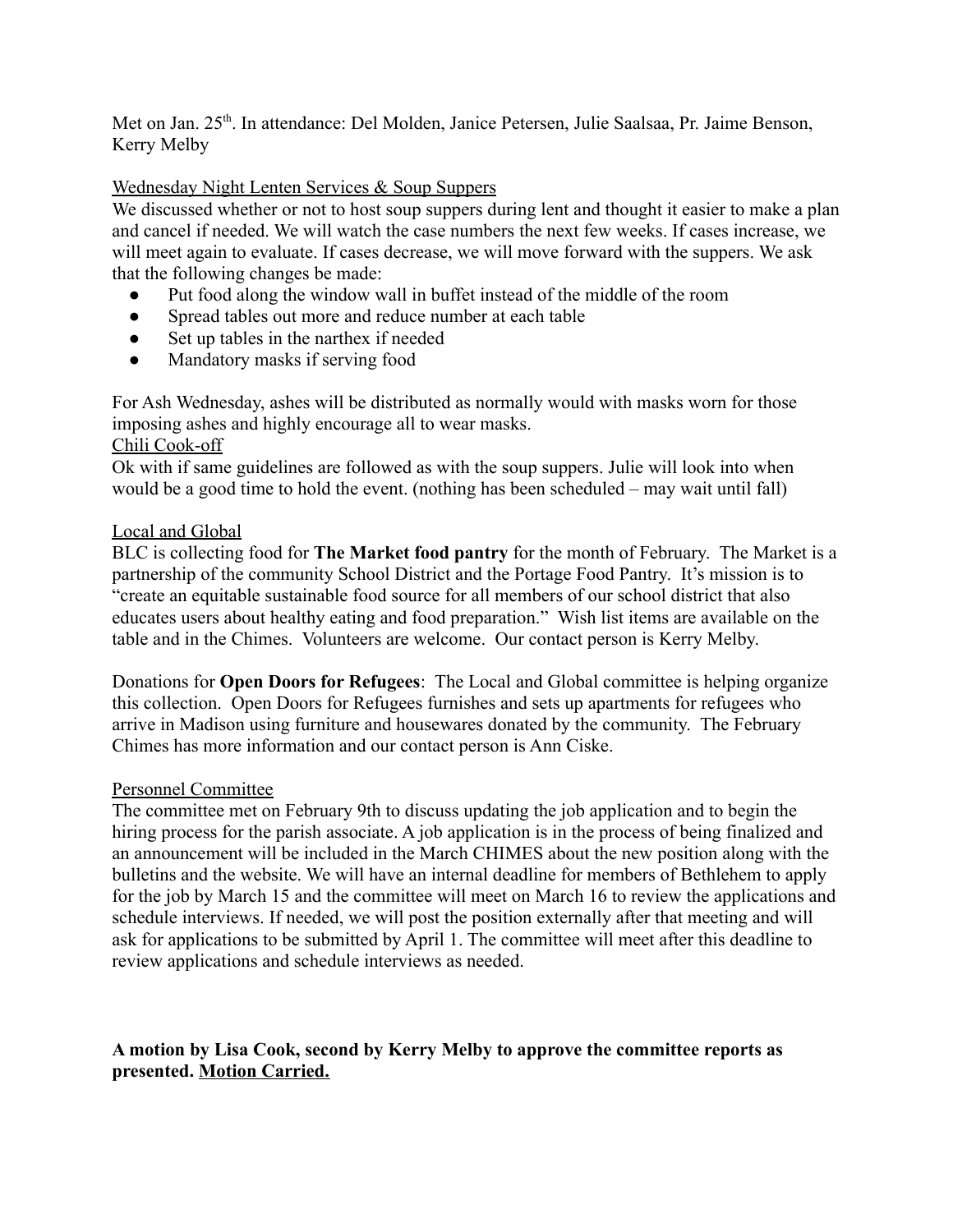# **Old Business**

none

# **New Business**

● Election of officers

**A motion by Ruth Price, second by Jaimie Rudolph to nominate Kerry Melby as president, Geoff Gilbert as Vice President and Halley Harms as secretary. Motion Carried.**

- Committee Liaison Assignments
	- 1. Kory Anderson as Property
	- 2. Tina Thomas as Worship and Music
	- 3. Halley Harms- Christian Education
	- 4. Lisa Cook- Stewardship
	- 5. Ruth Price- Local and Global
	- 6. Jaimie Rudolph- Finance Committee
- New Council Member Information (send to Julie)
	- o Photo for Council Bulletin Board
	- o Preferred phone number
	- o Preferred email address
- Dwelling in the Word Schedule- Will follow the list on council terms list
- Computer for Parish Associate

# **A motion by Kerry Melby, second Kory Anderson to approve the purchase of a computer for the future parish associate not to exceed the dollar amount of \$1000.00 Motion Carried.**

- Synod Assembly Representatives (May 6  $\&$  7<sup>th</sup>) Geoff Gilbert as male rep, will look to the congregation for female rep and youth rep.
- Lenten Plans & Easter Breakfast- Council recommends one 9:00 Easter Sunday Service with a "Egg-stra" special coffee hour after service. Will discuss further at All Committee night.
- Women's Group Tea scheduled for April 30th **A motion by Lisa Cook, second by Kory Anderson for the Women's Group Tea on April 30th to take place. Motion Carried.**
- Clothes "closet"- Will discuss at all committee night.
- Youth Selling Items (ie. girl scouts, fundraisers for school, etc.)- Council recommends the use of a table to sell items vs. person to person selling. Those interested in selling items need to contact the church office and get approval prior to selling.
- Ensuring Success Project- Council approves this. No motion required.